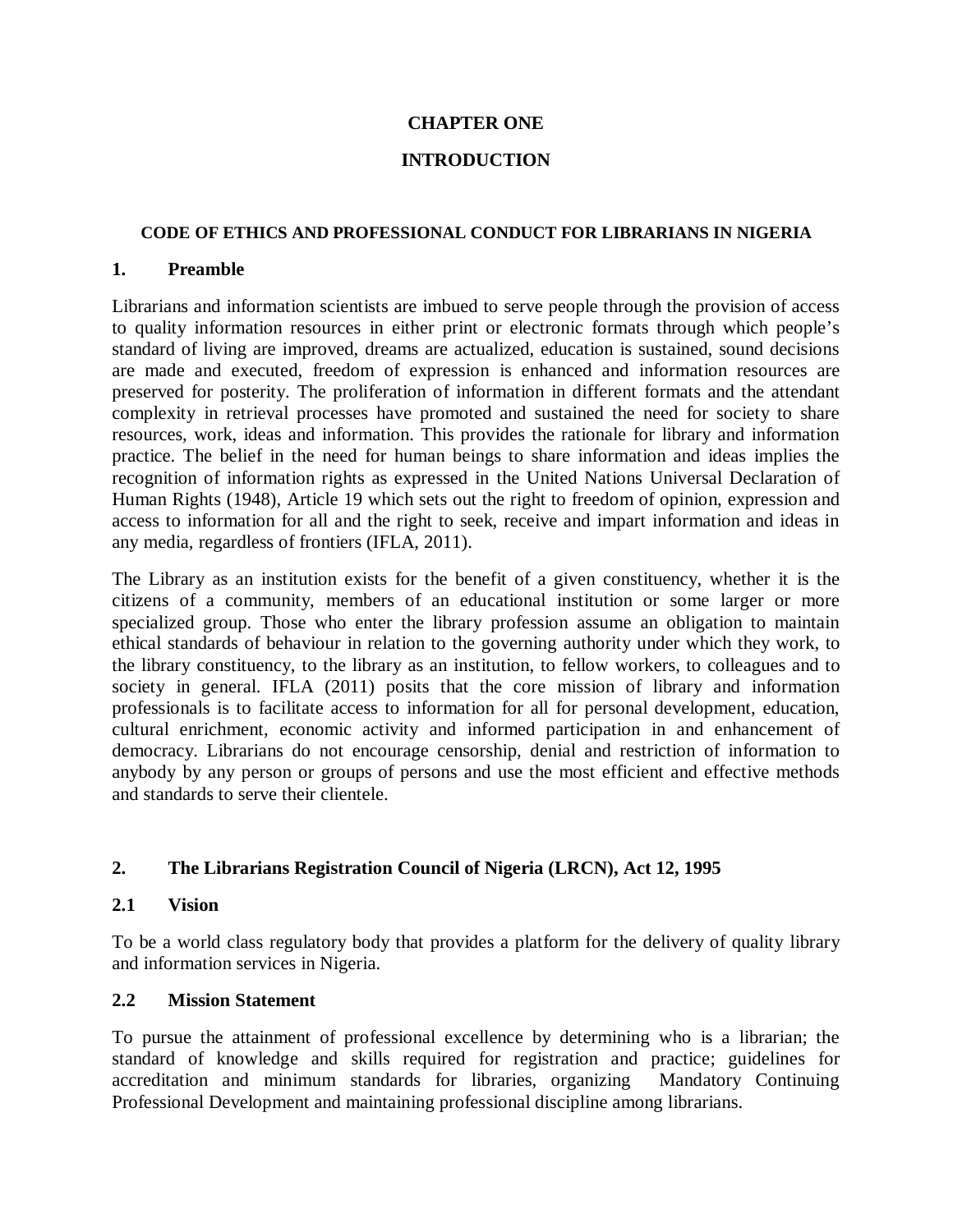# **2.3. Functions of the LRCN**

In fulfillment of Act 12 of 1995 establishing the Librarians' Registration Council of Nigeria, the Council is charged with the responsibilities of:

- **1.** Determining who are librarians;
- **2.** Determining what standard of knowledge and skills are to be attained by persons seeking to become registered as librarians, and reviewing those standards from time to time;
- **3.** Securing the establishment and maintenance of a register of persons entitled to practice the profession and publication, from time to time, such lists of persons;
- **4.** Maintaining discipline within the profession;
- **5.** Performing such other functions as may be conferred upon the Council by the Act.

# **3. Objectives of the Code of Conduct**

# **The objectives of the Code of Conduct for librarians include:**

- a. To guide the librarian in maintaining standards of ethical behaviour in his relationship with state and society, clients, profession and colleagues and oneself.
- b. To guide registered librarians in their daily discharge of duties as it will help to regulate professional behaviour in terms of safeguarding the interests of the community served, especially as they are engaged in the process of providing access to information.
- c. To provide objective benchmarks for assessing librarians conduct and discharge of professional duties.
- d. To clarify the librarians rights, privileges, obligations and their legal bases.
- e. To re-awaken the sense of self-esteem, dignity, honour, service and moral rectitude of the librarian and re-affirm the librarians age-long position of leadership as gatekeepers and disseminators of information.
- f. To boost public confidence in the ability of the library and information science profession to regulate itself and contribute meaningfully to national development in order to enhance the professional image of librarians.
- g. To build a strong moral and ethical foundation for the actualization of an information society.

# **4. Librarians Code of Conduct**

The general purpose of this code is to set guidelines for the ethical conduct expected of all librarians in Nigeria, therefore they are to adhere by this code of conduct. The Librarians' Registration Council of Nigeria Act 12, 1995, Section 17 (1) empowers the Council to prosecute librarians based on unprofessional conduct. Therefore, the Council is obligated to spell out the terms of such misconduct.

# **4.1. Librarians Investigating Panel (LIP)**

The LRCN Act in Section 16, Subsection 3 established a Librarians Investigating Panel to be referred to as 'The Investigating Panel' which is charged with the duty of: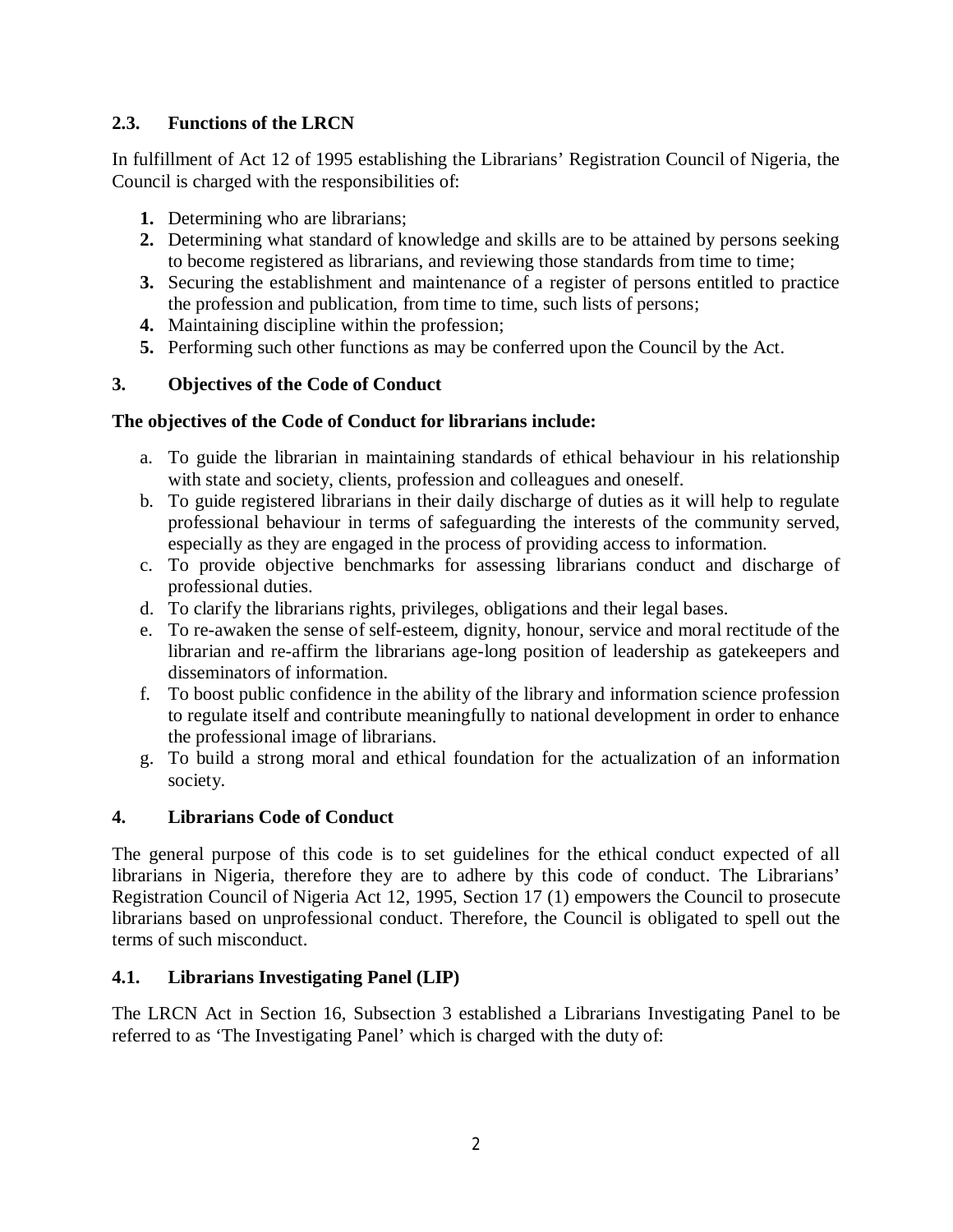- a. Conducting a preliminary investigation into any case of alleged misconduct by a librarian, in his capacity as a librarian or should for any other reason be the subject of proceedings before the disciplinary committee.
- b. Deciding whether the case should be referred to the Librarians Disciplinary Committee.
- c. Submitting a report on any action taken by the Investigating Panel to the Disciplinary Committee.

# **4.2. Librarians Disciplinary Committee (LDC)**

The LRCN Act in Section 16, Subsection 2 also established the Librarians Disciplinary Committee which is to be referred to as 'The Disciplinary Committee'.

The Committee is charged with the responsibility of considering and determining any case referred to it by the Librarians Investigating Panel.

### **4.3. Penalties for Unprofessional Conduct**

The LRCN Act, Section 17 authorizes the LDC to punish a registered librarian where:

- a. He/She is adjudged by the disciplinary committee to be guilty of infamous conduct in a professional respect or
- b. He/She is convicted in Nigeria or elsewhere by any court or tribunal having power to award punishment for an offence (whether or not such an offence is punishable with imprisonment) which in the opinion of the disciplinary committee is incompatible with the status of a librarian
- c. The Disciplinary Committee is satisfied that the name of any person has been fraudulently registered.

Penalties for erring librarians may include:

- a. Reprimand
- b. Striking off the name from the register permanently or for a specific period of time.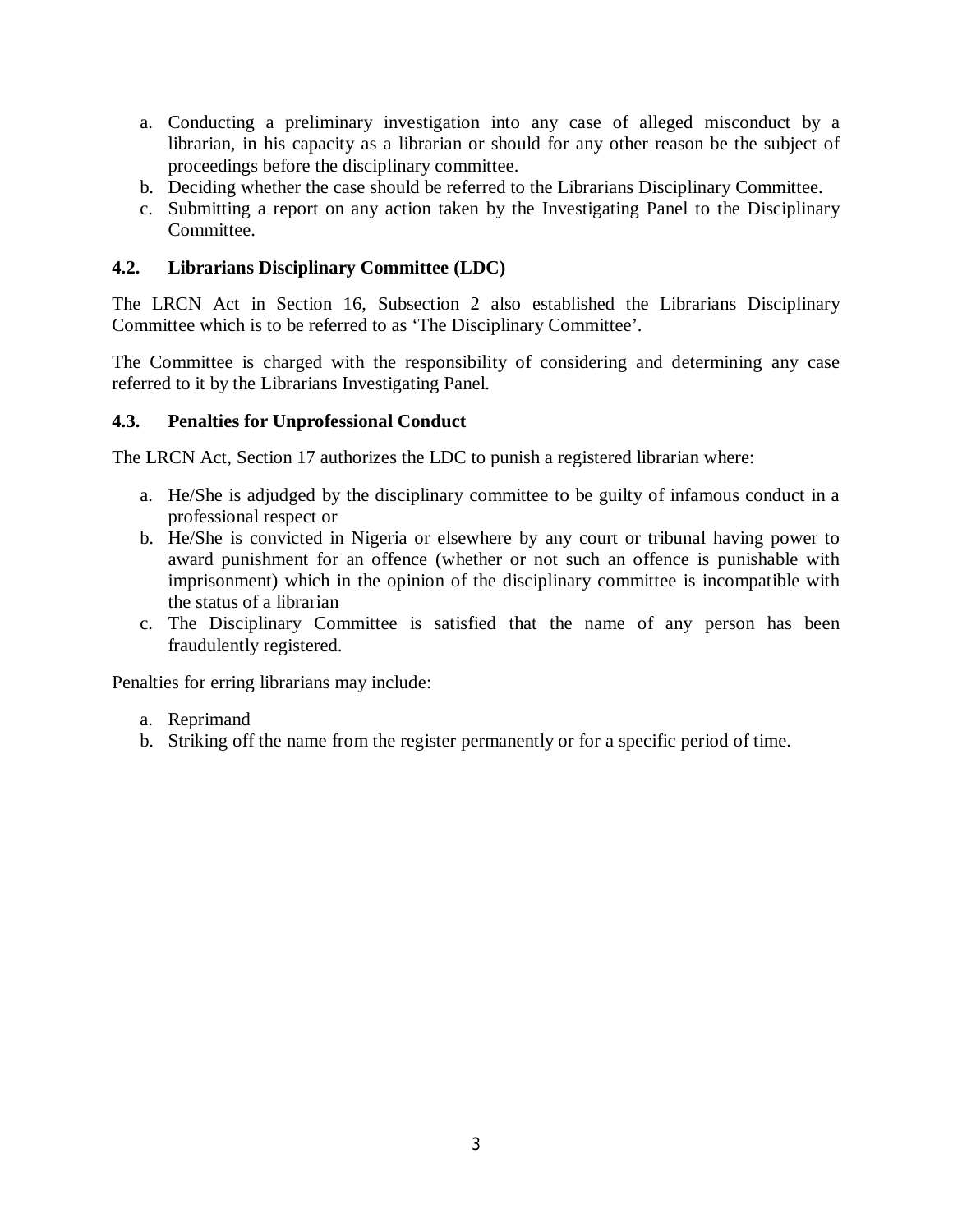### **CHAPTER TWO**

### **PRINCIPLES OF PROFESSIONALIZATION OF LIBRARIANSHIP IN NIGERIA**

### **5. Librarian(s)**

The term librarian(s) in the LRCN Act denotes any person registered or deemed to be registered as such under the Act.

### **6. Legal Requirements**

To legally practice as a librarian in Nigeria, a person is required to register with the Librarians' Registration Council of Nigeria (LRCN). The LRCN Act, Section 9 further states that such a person must:

- a. Possess the requisite qualifications approved by the Council
- b. Not being a Nigerian, hold a qualification granted outside Nigeria which for the time being is accepted by the Council and is by law entitled to practice for all purposes as a librarian in the country in which the qualification was granted; provided that the other country accords Nigerian professional librarians the same reciprocal treatment and that he/she satisfies the Council that he/she has sufficient practical experience as a librarian.
- c. Be of good character
- d. Not have been convicted in Nigeria or elsewhere of an offence involving fraud or dishonesty.

# **7. Other Requirements**

To be registered as a librarian and to have his/her name retained in the register, a person is required to comply with other requirements as stated in the LRCN Act regarding:

- a. Taking a course of training which is intended for persons who are seeking to become members of the profession and the Council considers is designed to confer on persons completing it sufficient knowledge and skill for the practice of that profession
- b. Licensing
- c. Mandatory Continuing Professional Development
- d. Annual subscription.
- e. Certificate of Experience
- f. Any other requirements that may be made from time to time.

### **8. Obligations of Librarians**

- a. Professional Standards
- b. Professional Commitment
- c. Efficiency and Effectiveness
- d. Arbitration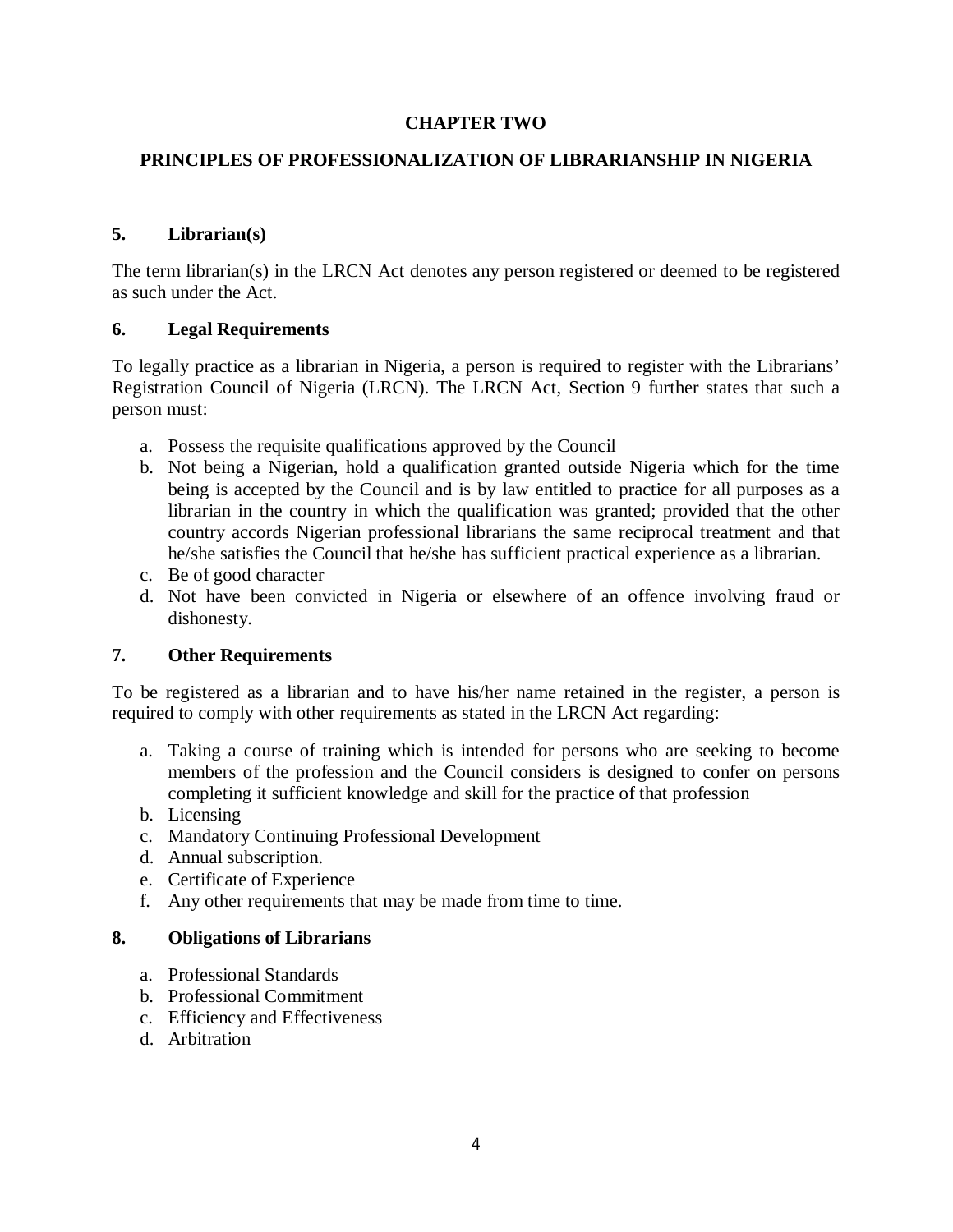# **9. Rights and Privileges of Registered Librarians**

Registered librarians shall enjoy the following rights and privileges:

- a. Legal status as librarians
- b. Freedom to attach or use the prefix Certified Librarian of Nigeria (CLN) or any other titles or prefixes as may be approved by the LRCN for the identification of registered librarians in Nigeria
- c. Freedom to practice the profession in any establishment or institution within Nigeria
- d. Participate in all activities open to registered librarians, including online activities
- e. Letter of credence from the LRCN as required by local or foreign bodies/institutions from around the globe
- f. Professional salary scales, allowances and other benefits that may be secured by the LRCN for registered librarians
- g. Any other right or privilege specified by the LRCN.

# **10. Professional Conduct**

For librarians in Nigeria to conduct themselves in the most ethical, moral and professional manner as well as adhere to best standards of practice that are universally acceptable and meet the demands of the LRCN regarding the quality of professional practice, all librarians shall be guided and bound by the rules contained in the Librarians Professional Code of Conduct.

This shall be subjected to the following conditions:

- a. An allegation of misconduct must have been made against the librarian
- b. The Investigating Panel must have carried out a preliminary investigation into the allegation
- c. A trial is conducted by the Librarians Disciplinary Committee in which the registered librarian is given the opportunity to defend his actions and conducts. Thereafter, penalties shall be imposed as prescribed in the LRCN Act 12, 1995.

# **11. Other Relevant Laws**

Librarians shall also familiarize themselves with and abide by other relevant laws that relate to performance of their duties. These include:

- a. International Federation of Library Associations and Institutions (IFLA) Code of Ethics for Librarians and other Information Workers, 2011
- b. The Glasgow Declaration on Libraries, Information Services and Intellectual Freedom, 2002
- c. United Nations Declaration on Human Right, 1948 (Article 19 & Article 27)
- d. Organization of African Unity, African Charter on Human and People's Rights,1981; 2002
- e. African Platform on Access to Information, 2011
- f. Corrupt Practices and Other Related Offences, Act 2000
- g. Nigerian Copyright Law, Act 42, 1999
- h. Freedom of Information Act, 2011
- i. The Ethics in Public Office, Act 2001
- j. The World Summit on the Information Society (WSIS), 2006
- k. IFLA various statements, manifestoes, policy and technical documents.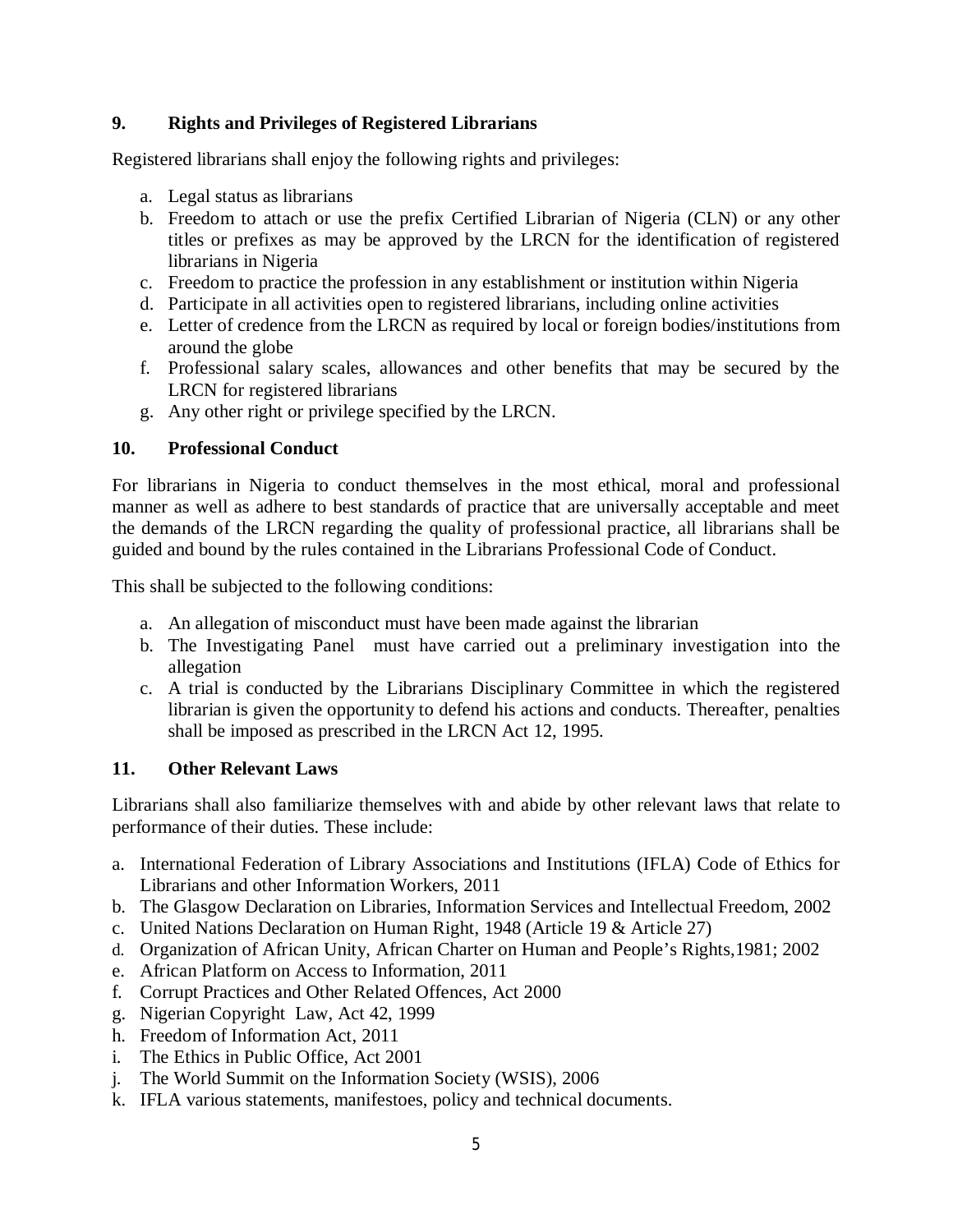### **CHAPTER THREE**

### **RELATIONSHIPS**

### **12. Relationship With the User**

### **12.1. Access to Available Information**

The librarian should guarantee the user access to available information resources regardless of the medium, without restriction that is not explicitly stated in laws and regulations. They should always make known to the public the resources and services of the library.

### **12.2. Library Collection**

Information supplied by the librarian should be versatile, complete, objective and impartial. The librarian shall reject and oppose any form of censorship of the documents gathered and organized as well as the information supplied. He must encourage the free flow of information and ideas without discrimination.

### **12.3. Rendering of Service**

In managing the library and its services, the librarian should promote inclusion and should not discriminate against any library user regardless of sex, ethnic group, nationality, social condition, religion or political opinions. The librarian should provide the highest level of service through courteous, prompt, adequate, skillful, accurate and unbiased responses to all requests for assistance to the user.

#### **12.4. Confidentiality**

The librarian should respect the right of a user to privacy, except where it is in the public interest and should not share confidential information or user data beyond the original transaction.

### **12.5. Users Right and Dignity**

Librarians should have respect for the users right and dignity without prejudice to race, gender, religion, tribe, physical characteristics, age, place of origin, etc.

#### **12.6. Corrupt Practice**

Librarians should not receive or ask for gifts or gratification for themselves or for others in rendering services to the users. Corrupt practice here includes bribery, hoarding information materials in the wrong shelf, etc.

#### **12.7. Responsible for User Education**

Librarians should promote information literacy among users, including the ability to identify, locate, evaluate, organize and create, use and communicate information in a legal manner, thereby helping to eliminate plagiarism and other forms of misuse of information. They should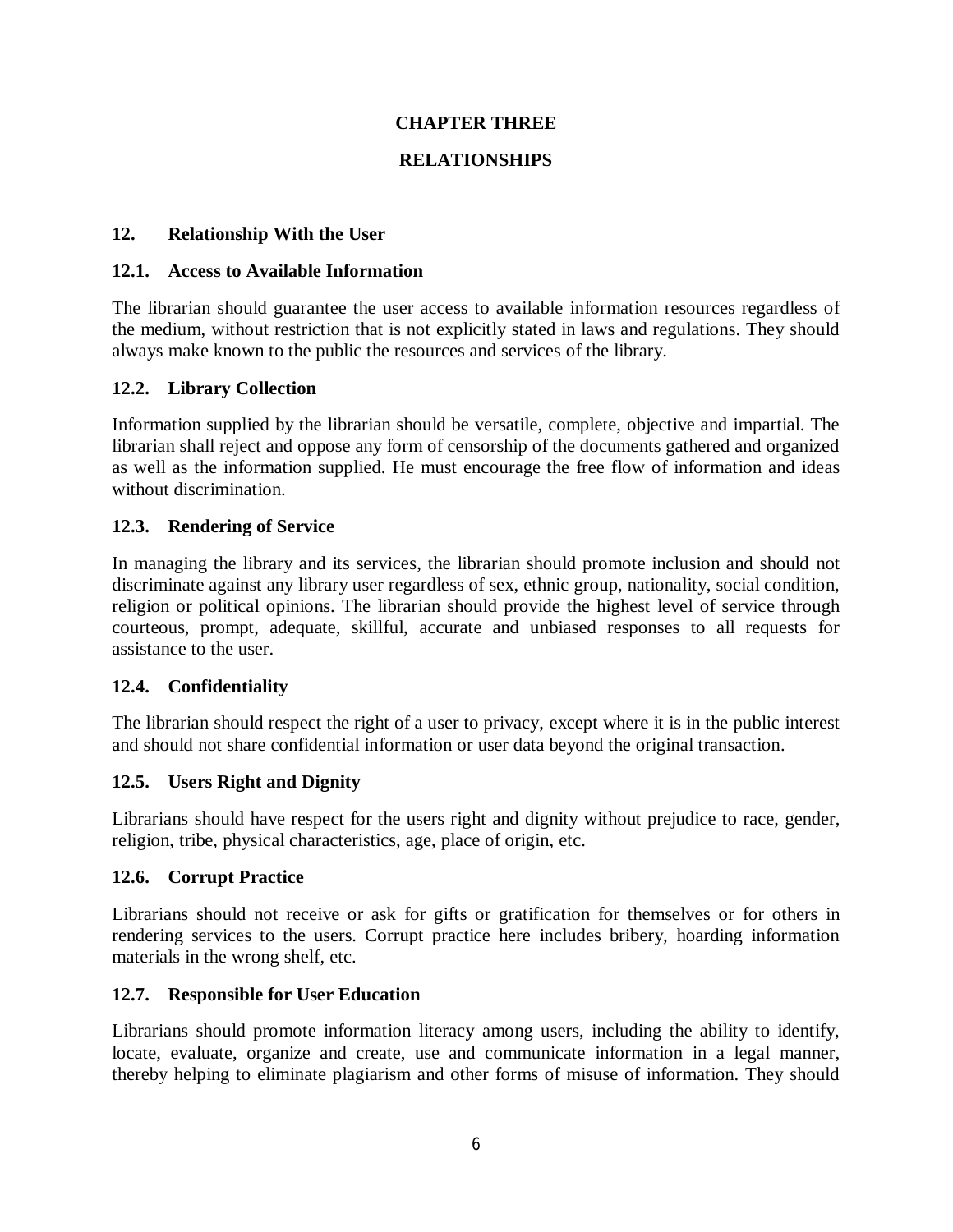teach the user how to use the library facilities, locate information resources and library software to enhance access to information and promote lifelong learning.

# **12.8. Transparency**

Librarians should support transparency in government, administration and business while recognizing the legitimate sphere of official secrets that may restrict access to defined and limited categories and items of information.

### **13. Relationship With the Library Profession**

### **13.1. Loyalty**

The librarian should be loyal to the goal and aims of the library and their parent body irrespective of the locality.

### **13.2. Image of the Library**

The librarian should consciously promote the image of the profession through services rendered to users and by engaging in active advocacy. Librarians should keep their reputation above reproach and should so conduct themselves to gain public esteem and respect for the library and the profession.

### **13.3. Motivation**

Librarians' actions and decisions should be based on professional motives and not on personal interests or financial incentives. Librarians should distinguish, through their actions and statements, between their personal philosophies and attitudes and those of an institution or professional body.

### **13.4. Academic Development**

Librarianship is centered on professionalism and cooperation; therefore the librarian should seek to update his knowledge and skills through MCPD programmes to keep him abreast of the best global practices and applications in the profession. He should also mentor, guide and assist new professionals and students in the profession to develop.

### **13.5. Innovation**

Librarians should embrace new ideas, new knowledge and innovations that will contribute to the development of the profession through continuous redefinition of the services they provide to society.

### **13.6. Misconduct**

Librarians should in no way assist in the unauthorized practice of librarianship. Any violation of provisions of existing laws, rules and regulations, the Code of Ethics and Professional Conduct for Librarians and other laws must be reported to the appropriate quarters.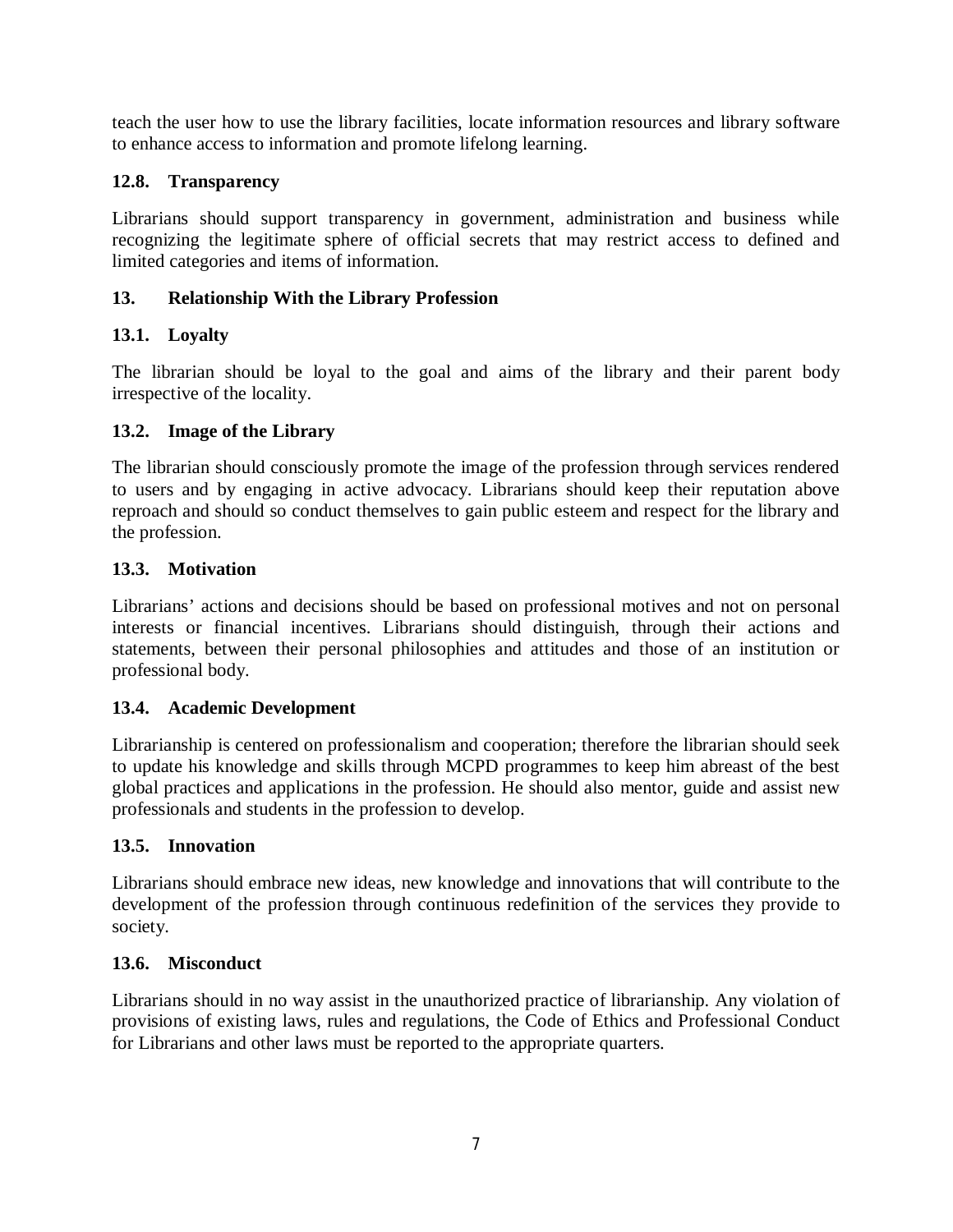### **13.7. Democratic Behaviour**

Librarians should contribute to the work of library associations and other endeavours to enhance the effectiveness of librarianship as a profession.

### **14. Relationship With Colleagues**

### **14.1. Teamwork**

Librarians should seek assistance from colleague in tasks beyond their management or professional ability when necessary and take delight in teamwork. There should be mutual respect and understanding for other members of the team.

### **14.2. Respect**

Librarians should have respect toward their fellow employees and a spirit of courteous cooperation between individuals and departments is essential for effective library service.

### **14.3. Responsibilities to Colleagues**

Librarians should endeavours to assist colleagues with information for executing tasks or making decisions. They should not conceal information or knowledge that will be beneficial to their colleagues or departments and should not compete with colleagues by use of unfair methods.

### **14.4. Discrimination**

Librarians should shun all forms of discrimination based on ethnicity, sex, age and religion in their daily discharge of duties, cooperation and decision making.

### **14.5. Fair share of work load**

The librarian owes a duty to carry his fair share of the library's work load. The work product of individual employees may not be misappropriated to the credit of others.

### **14.6. Confidentiality**

The privacy of all library employees should be respected. Confidential information learned about any fellow employee should be retained in confidence. Criticism may then be offered to the proper authority for the sole purpose of improving library service.

### **14.7. Staff Development**

The librarian should delegate authority, encourage a sense of responsibility and initiative on the part of staff members, provide for their professional development and appreciate good work. Staff members should be informed of the duties and problems of the library.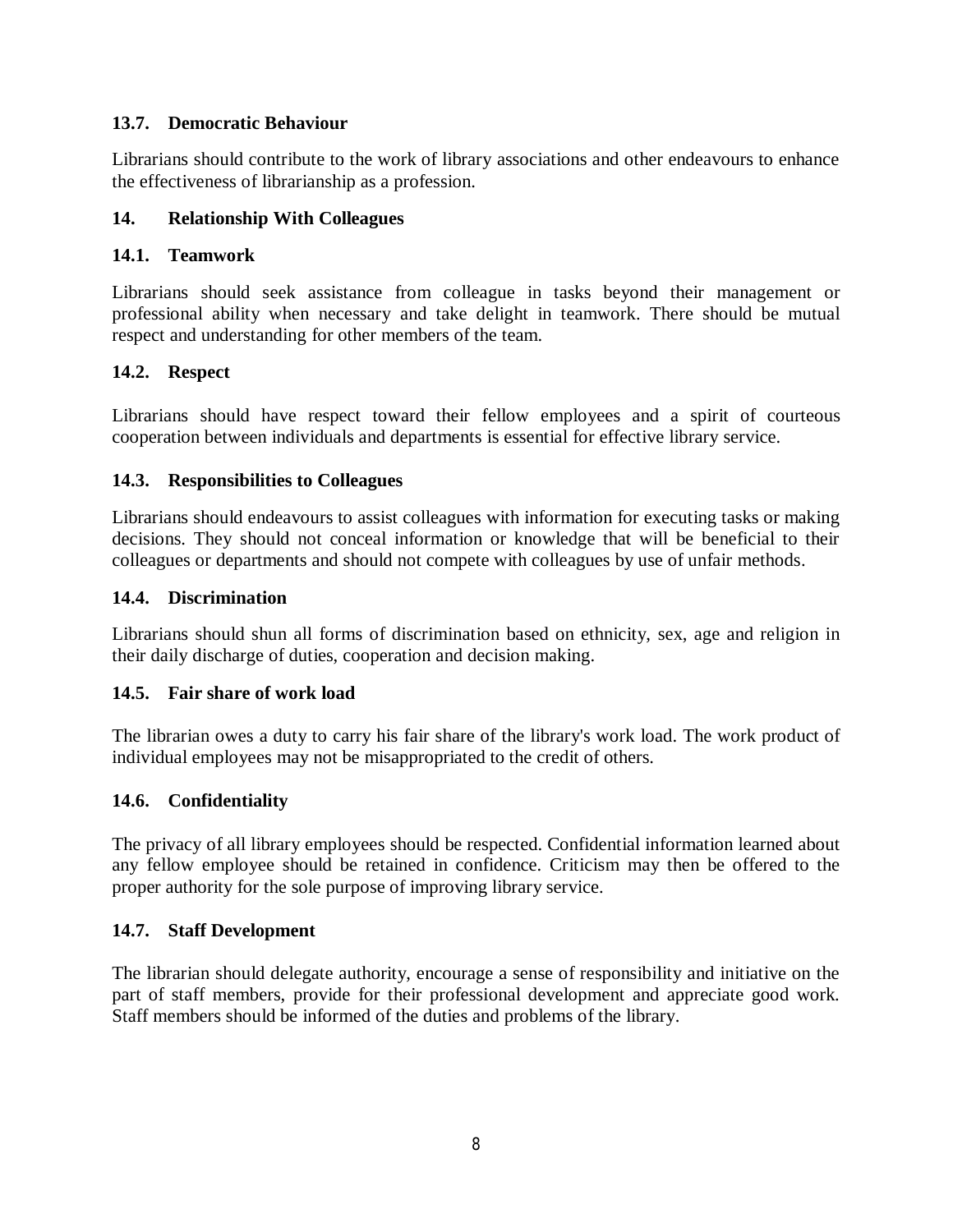# **14.8. Constructive Criticism**

Criticism of library policies, service and personnel should be offered only to the appropriate authority(ies) for the sole purpose of improvement of the library.

# **14.9. Financial Obligation**

Acceptance of a position in a library incurs an obligation to remain long enough to repay the library for the expense incident to adjustment. A contract signed or agreement made should be adhered to faithfully until it expires or is dissolved by mutual consent.

# **14.10. Defamation of Colleagues**

Librarians should be courteous in their relationship with others and careful in the choice of words and action so that they may not be interpreted as being derogatory or offensive to others.

# **15. Relationship With Other Libraries**

# **15.1. Cooperation**

Librarians should have mutual respect, strict adherence to established principles and a willingness to share knowledge and experience necessary for cooperation between libraries.

# **15.2. Internship/Sabbatical**

Visiting librarians should be extended every courtesy by the librarian of the institution being visited. The visitors' search for information concerning the building, organization and workings of the visited library should be facilitated in every way possible. Librarians, library experts, organizations or committees shall not visit a library in an advisory, consulting or reviewer capacity except at the express invitation of the governing authority or librarian of the library to be visited or empowered by law to so do.

# **15.3. Mutual Understanding among libraries**

Librarians should aim at maintaining a symbiotic relationship irrespective of the type, locality and governing body. Such understanding and cooperation should be regarded not as an institutional objective but as a characteristic of professional librarianship.

# **15.4. Resource Sharing**

Requests for information about other librarians and references should be handled with honesty, tactfully and discreetly. Information furnished should be objective and limited to personal, wellfounded knowledge.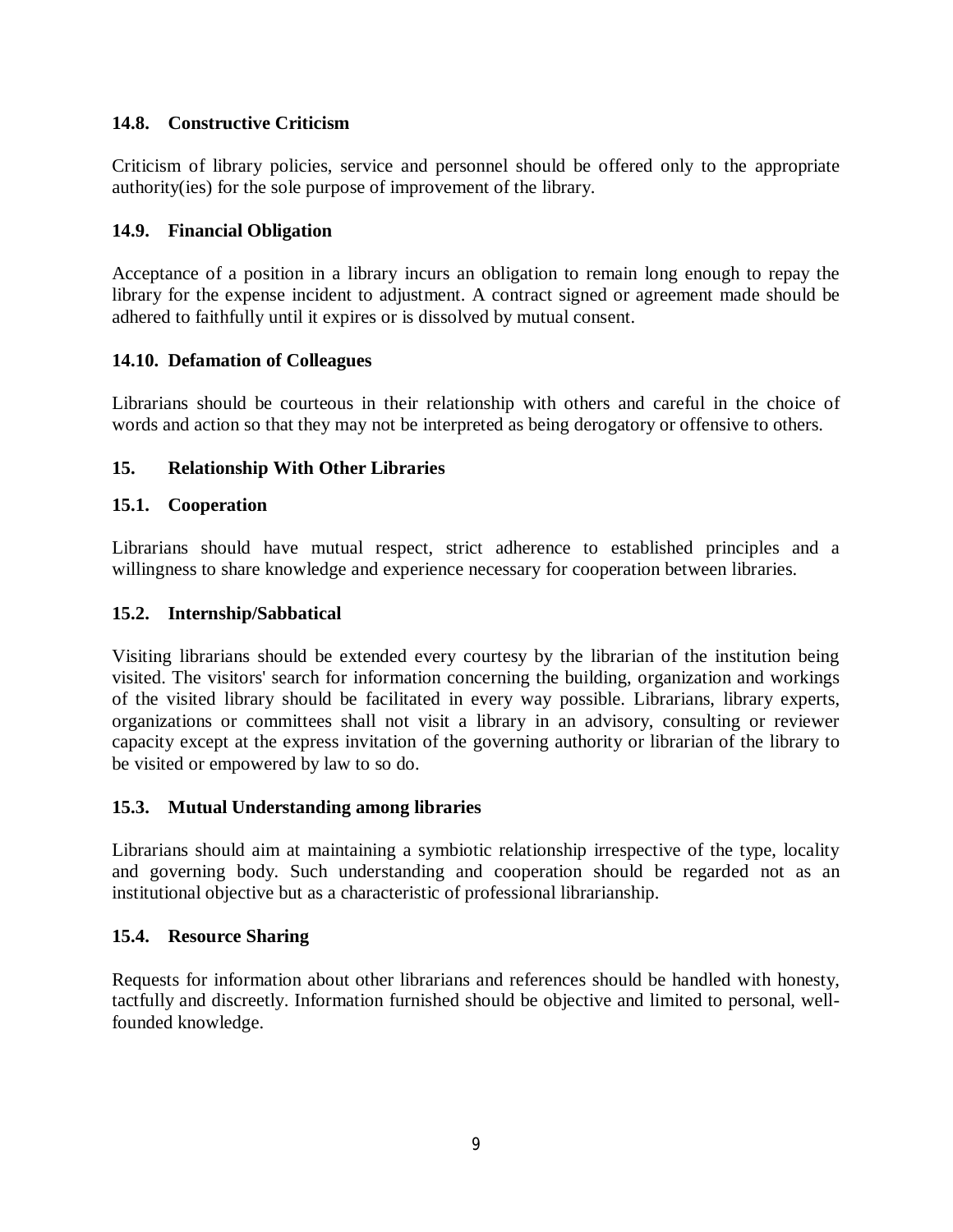# **16. Relationship With Publishers, Library Suppliers and Software Vendors**

# **16.1. Selection of Library Materials**

In selection of library materials/software/equipment, the librarian should not compromise quality and standards in reaching decisions. The superior products offered at the most reasonable cost should be selected.

# **16.2. Publishers**

The librarian, in relating with the publisher, should shun all forms of partiality in making decisions based on selecting publishers/suppliers of goods to the library. The librarian should not consider ethnic, religion and other affiliations in awarding contract.

# **16.3. Software vendors**

In selecting library software or information resource, the librarians should consider the objectives, operability, durability, sustainability and cost rather than the suppliers.

# **16.4. Personal Gratuities**

The librarian should not receive any form of personal gratuities be it gifts or cash from the library suppliers. The librarian should never enter into business dealing on behalf of the library which will result in personal profit. Librarians should negotiate the most favourable license and purchase terms for access to works with right holders as well as advocate for exceptions and limitations to copyright restrictions for libraries.

# **17. Relationship towards Documents and Information**

# **17.1. Censorship**

Librarians must resist the censorship of library materials by individuals and groups through peaceful dialogue.

# **17.2. Copyright**

Librarians should respect copyright and treat the intellectual property right of authors and creators according to legal rules.

# **17.3. Preservation**

The librarian undertakes to promote the enhancement and preservation of documents and information.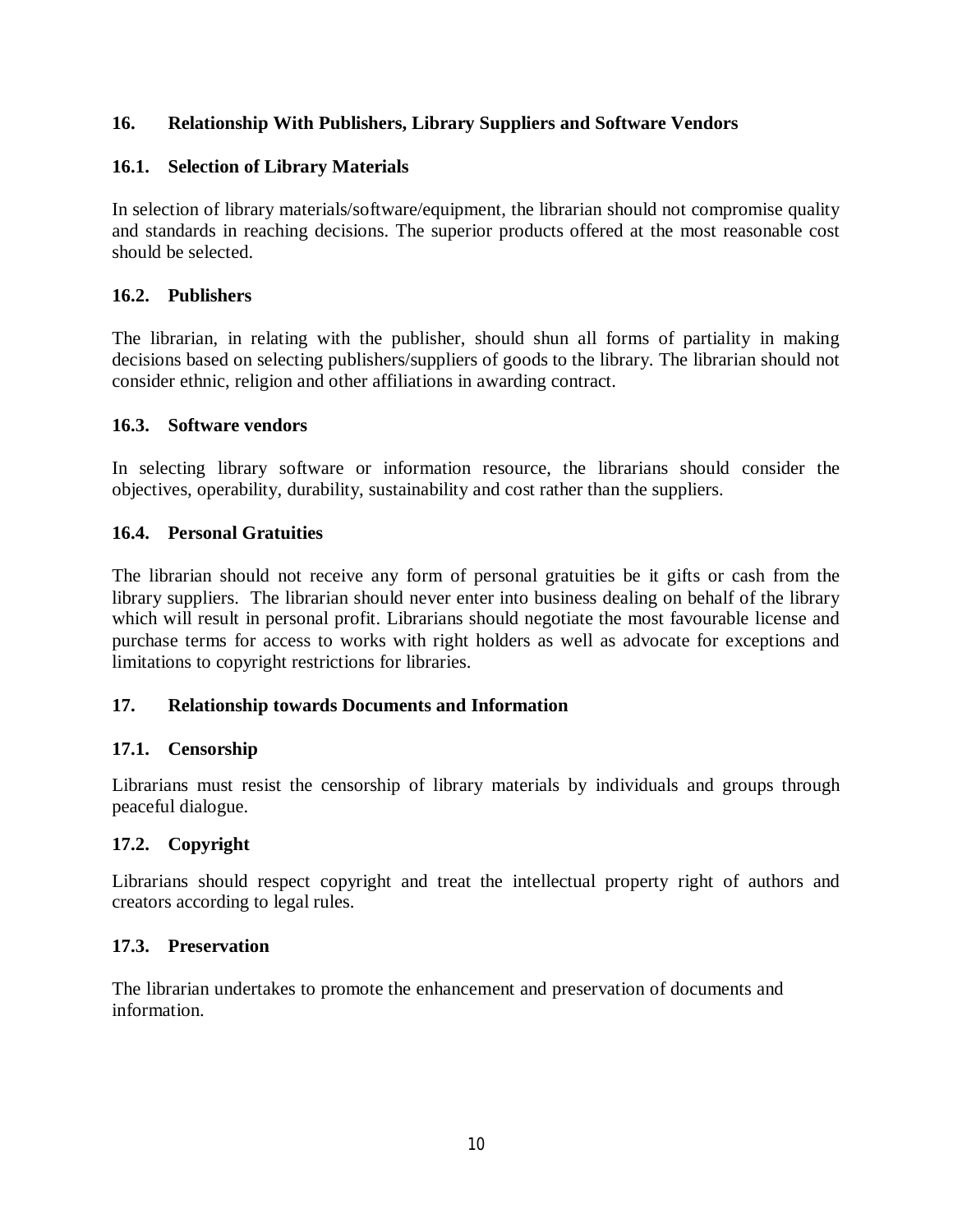# **17.4. Library Cooperation**

The librarian, conscious of the global context in which he operates, undertakes to promote, both individually and in cooperation, the integration of information systems and the removal of the organizational and geographical obstacles which hinder the circulation of information and documents.

### **17.5. Collection Development**

A librarian should collect, organize, preserve and proffer library materials on the bias of professional knowledge and judgment. He should not yield to pressure or attempts at censorship of any kind.

### **17.6. Resource Sharing Among Libraries**

The librarian, conscious of the global context in which he operates, undertakes to promote, both individually and in cooperation, the integration of information systems and the removal of the organizational and geographical obstacles which hinder the circulation of information and documents.

### **17.7. Open Access, Open Source, Open License, etc**

The librarian promotes the principle of open access, open source, open licenses and other means of providing fair, swift, economical and effective access to information for users. He advocates for exceptions and limitations to copyright restrictions for libraries.

### **18. Relationship With Society**

### **18.1. Advice to government/stakeholders**

Librarians have the responsibility where possible to advise government and stakeholders on the provision of appropriate library policies, programmes, infrastructures and funding. Librarians should encourage governments to establish intellectual property laws that promote the development and protection of national and local creativity.

### **18.2. Civic participation**

Librarians should participate in public and community affairs and thereby support the library to take its place among other educational, social and cultural agencies.

### **18.3. Tolerance**

Librarians should accommodate the diverse cultures, religions, ideologies and practices of the society and promote good inter-human relations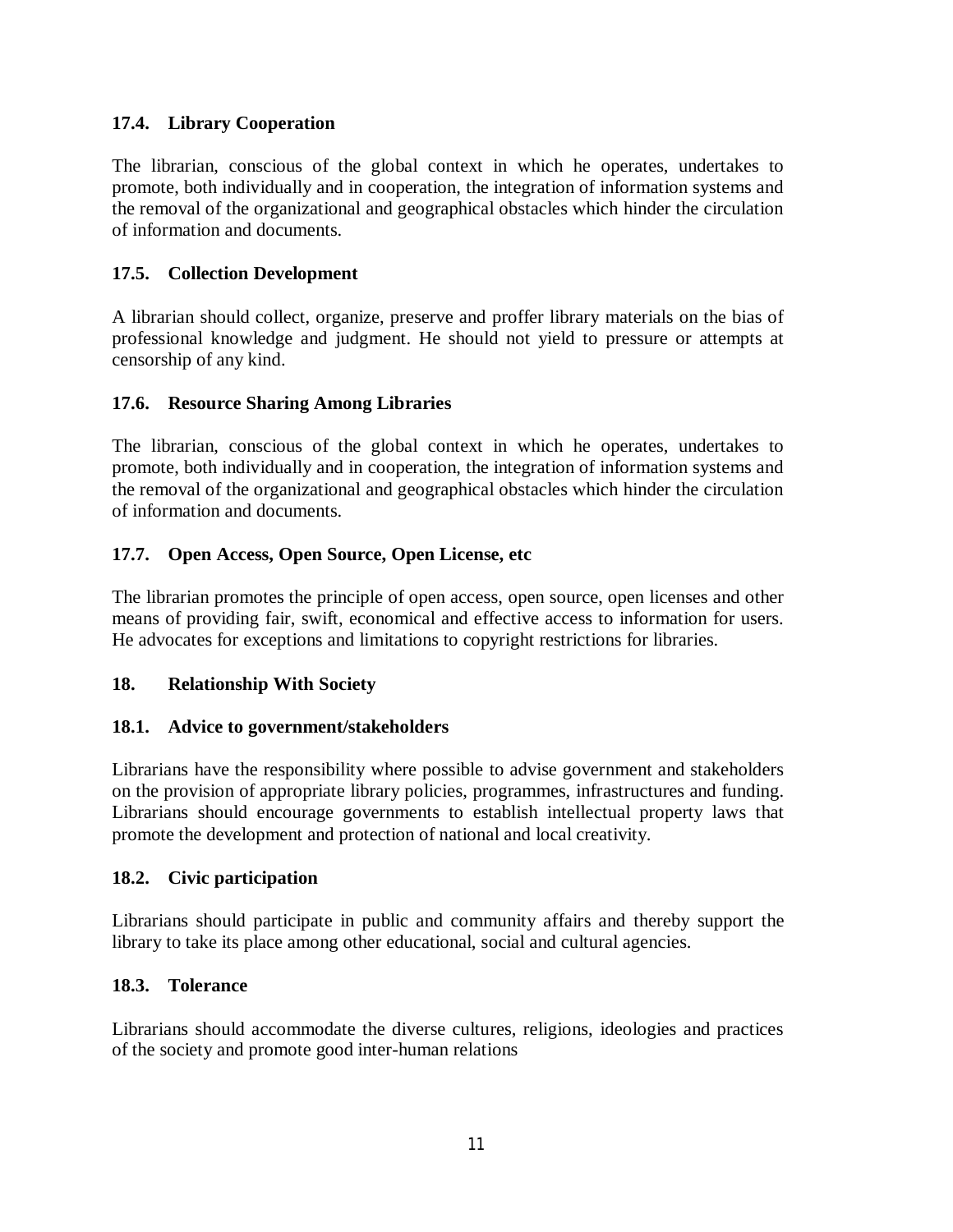# **18.4. Partnership**

Librarians should encourage a general realization of the value of library service and be informed concerning movements, organizations and institutions whose aims are compatible with those of the library.

### **19**. **General**

- 1. The librarian should work harmoniously with the governing authority.
- 2. The librarian must ensure complete loyalty to the policies set by the governing authority.
- 3. The librarian must not use his position for personal gain at the expense of the governing council.
- 4. The librarian should not allow outside activities to interrupt his principal duty of library service in his own library.
- 5. Librarians should safeguard library resources, furniture and infrastructure.

### **20. Interpretation and Review of the Code**

### **20.1. Interpretation**

In the case of a conflict arising from the interpretation of this Code of Conduct, the Registrar/Chief Executive Officer of the Librarians Registration Council shall provide the final interpretation.

### **20.2. Review**

This Code of Conduct shall be reviewed from time to time at the discretion of the Council.